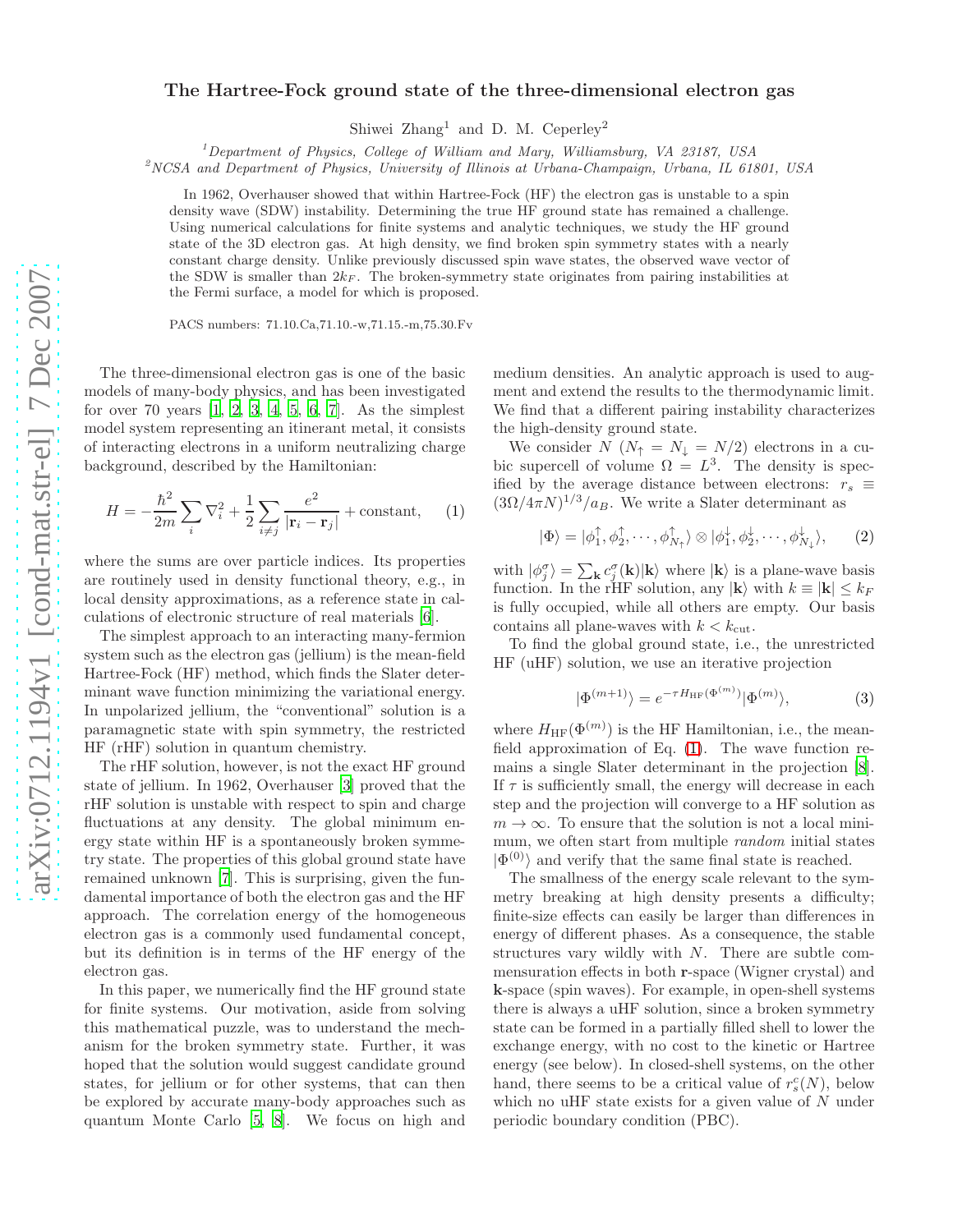To break the shell structure, we impose twisted boundary conditions [\[9\]](#page-3-8) on the orbitals (and hence on the wavefunction):  $\phi(\mathbf{r} + L\hat{\alpha}) = e^{i2\pi\theta_{\alpha}}\phi(\mathbf{r})$  where  $\alpha = x, y, z$ . This applies a shift of  $\mathbf{k}_{\theta} = 2\pi \vec{\theta}/L$  to the plane-wave basis.  $\vec{\theta} = 0$  corresponds to PBC, the Γ-point for solids. For generic twist angles  $\vec{\theta}$ , the rHF solution is nondegenerate.

Let us write the Hamiltonian in second quantized form, omitting an overall constant:

$$
\hat{H} = \frac{\hbar^2}{2m} \sum_{\sigma, \mathbf{k}} \mathbf{k}^2 c_{\mathbf{k}, \sigma}^{\dagger} c_{\mathbf{k}, \sigma} + \frac{1}{2\Omega} \sum_{\Lambda} \frac{4\pi e^2}{\mathbf{Q}^2} \hat{V}(\Lambda), \qquad (4)
$$

where  $c^{\dagger}_{\mathbf{k},\sigma}$  and  $c_{\mathbf{k},\sigma}$  are creation and annihilation operators. In the second term,  $\Lambda$  denotes the variables  ${k, k', Q, \sigma, \sigma'}$ , Q is a reciprocal lattice vector, the ' on the summation indicates  $\mathbf{Q} \neq 0$ , and

$$
\hat{V}(\Lambda) \equiv c_{\mathbf{k}-Q,\sigma}^{\dagger} c_{\mathbf{k}'+Q,\sigma'}^{\dagger} c_{\mathbf{k}',\sigma'} c_{\mathbf{k},\sigma}.
$$
\n(5)

The HF Hamiltonian  $\hat{H}_{HF}(\Phi^{(m)})$  needed in Eq. [\(3\)](#page-0-1) is the same as  $\hat{H}$ , but with  $\hat{V}(\Lambda)$  replaced by the linearized form  $V_{HF}(\Lambda) = \hat{v}(\Lambda) - \langle \hat{v}(\Lambda) \rangle/2$ , where

$$
\hat{v}(\Lambda) \equiv 2 \left[ \langle \sum_{\mathbf{k}''} c^{\dagger}_{\mathbf{k}''', \sigma'} c_{\mathbf{k}'' - \mathbf{Q}, \sigma'} \rangle \delta_{\mathbf{k}', \mathbf{k} + \mathbf{Q}} \right] \n- \langle c^{\dagger}_{\mathbf{k}' + \mathbf{Q}, \sigma'} c_{\mathbf{k} + \mathbf{Q}, \sigma'} \rangle \delta_{\sigma, \sigma'} \left[ c^{\dagger}_{\mathbf{k}, \sigma} c_{\mathbf{k}', \sigma} \right] \n\tag{6}
$$

The expectation  $\langle .. \rangle$  is with respect to  $|\Phi^{(m)}\rangle$ . The variational energy is  $E_v(\Phi) \equiv \langle \Phi | \hat{H} | \Phi \rangle / \langle \Phi | \Phi \rangle$ . We also compute a "growth estimator" of the energy,  $E_q \equiv$  $-\ln[\langle \Phi^{(m+1)} | \Phi^{(m+1)} \rangle / \langle \Phi^{(m)} | \Phi^{(m)} \rangle ]/2\tau$ , in the projection. At convergence,  $E_v(\Phi^{(m)}) = E_v(\Phi^{(m+1)}) = E_g$ , which means that  $|\Phi^{(m)}\rangle$  is an eigenfunction of  $\hat{H}_{HF}$ . Hence, the projection gives a true solution of the HF Hamiltonian, not just a Slater determinant with a variational energy lower than the rHF value.

Calculations were carried out with a set of random  $\theta$ and the results averaged and errors estimated. For each N, a fixed set of  $\mathbf{k}_{\theta}$ -points were used at different values of  $r_s$  to correlate the runs. At larger  $r_s$ , less statistical accuracy is needed and fewer  $\mathbf{k}_{\theta}$ -points were used. Typically the plane-wave basis cutoff was set to  $k_{\text{cut}} \sim 2\text{-}3k_F$ , i.e., a kinetic energy cutoff of  $5\text{-}10 E_F$ . The resulting basis set error is negligible for all but the largest  $r_s (= 7)$ . Fast Fourier transform (FFT) techniques were used to speed up each step in the projection [\[8\]](#page-3-7), and the orbitals re-orthonormalized as necessary.

The top panel of Fig. [1](#page-1-0) shows the energy difference  $\delta E$ between the uHF ground state and the rHF state. As  $r_s$  is reduced, the magnitude of  $\delta E$  decreases before becoming nearly flat at high densities  $(r_s < 3)$  for each value of N. The energy lowering remains finite across  $r_s$ , showing that the broken symmetry uHF solution exists for all densities, consistent with Overhauser's proof [\[3\]](#page-3-2). At low  $r_s$ ,  $\delta E$  is roughly  $-10^{-4}$  Ry in the large-sized systems.



<span id="page-1-0"></span>FIG. 1: (color online) Energy differences (in Ry) between the HF ground state and the rHF state. (a) The energy lowering per electron,  $\delta E = (E - E_{\text{rHF}})/N$ , vs.  $r_s$  for different values of N [\[10](#page-3-9)]. (b) The three components of  $\delta E$ , kinetic  $(K)$ , Hartree  $(V_H)$ , and exchange  $(V_{ex})$ , for  $N = 54$  (solid lines) and  $N =$ 66 (dashed lines). The inset is an enlargement of the low  $r_s$ . Error bars are estimated from the results for various  $\mathbf{k}_{\theta}$ points.

Calculations for larger systems are needed to clarify its behavior at small  $r_s$ . The energy differences are very small compared to the rHF energy which, at  $N \to \infty$ , is  $E_{\text{rHF}}/N = (2.21/r_s^2 - 0.916/r_s)$  Ry: the *relative* energy reduction vanishes as  $r_s \to 0$ . From the bottom panel, we see that the lower total energy of the uHF ground state is achieved by reducing the exchange energy at the cost of increased kinetic energy (exciting electrons into  $|{\bf k}\rangle$  states with  $k > k_F$ . The Hartree energy remains unchanged up to  $r_s \sim 3$ .

We find that the momentum distribution in the uHF solution is spin-independent, i.e.,  $n_{\uparrow}(\mathbf{k}) = n_{\downarrow}(\mathbf{k})$  is an unbroken symmetry in the broken symmetry ground state. This is illustrated in Fig. [2](#page-2-0) for  $r_s = 3$ , but holds in all our calculations when fully converged, at all  $r_s$  and N.

Figure [2](#page-2-0) also shows that, as  $r_s$  decreases, the occupancy of  $k > k_F$  states becomes less pronounced, and significant modifications to the Fermi sphere become increasingly confined to the immediate vicinity of the Fermi surface (FS). At small  $r_s$ , such modifications tend to be principally single pairing states. An example is seen at  $r_s = 1$  in  $N = 54$ : two plane-wave vectors are involved, such that a pair of rHF orbitals  $|\phi^{\uparrow}\rangle = |\phi^{\downarrow}\rangle = |{\bf k}\rangle$  become

<span id="page-1-1"></span>
$$
|\phi^{\updownarrow}\rangle = c_{\mathbf{k}}|\mathbf{k}\rangle \pm c_{\mathbf{k}'}|\mathbf{k}'\rangle \tag{7}
$$

where  $k \leq k_F$  and  $k' > k_F$ , and  $|c_{\mathbf{k}}|^2 + |c_{\mathbf{k'}}|^2 = 1$ . Such a pairing state by itself forms a linear spin-density wave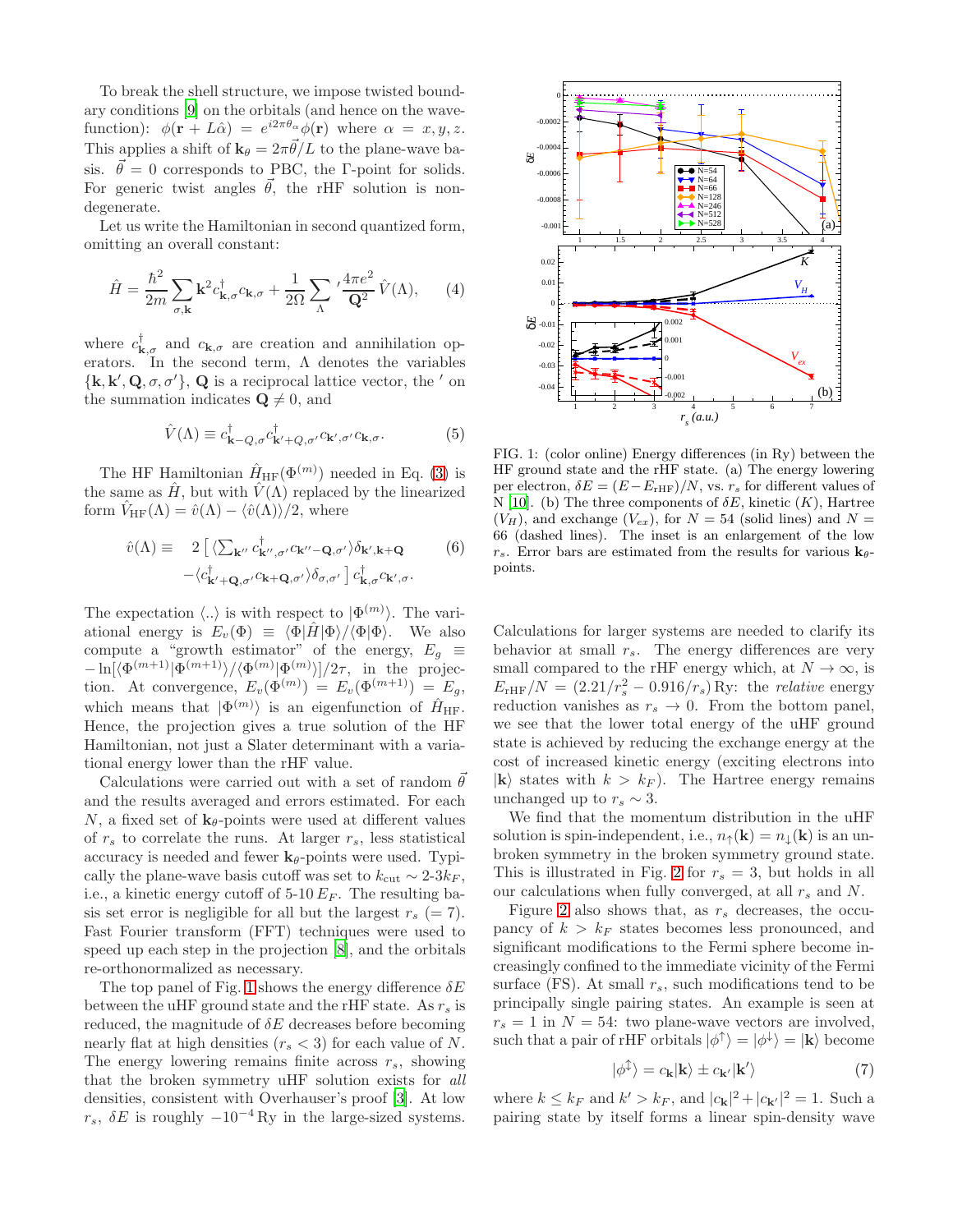

<span id="page-2-0"></span>FIG. 2: (color online) Momentum distribution  $n(\mathbf{k})$  at different  $r_s$  vs.  $k/k_F$ . The main graph has  $N = 54$ , with  $\vec{\theta} = (-0.368, 0.172, -0.364)$ . The arrow indicates  $k_F$ . The inset shows  $[n(\mathbf{k}) - n_{\text{rHF}}(\mathbf{k})]$  at  $r_s = 1$  for  $N = 246$ , with  $\vec{\theta} = (-0.494, -0.425, 0.144)$ . Note the primary spike at  $k_F$ , and the paired smaller spikes with one on each side of  $k_F.$ 

(SDW), with constant charge density and unchanged Hartree energy. As the inset in Fig. [2](#page-2-0) shows, additional pairing states form in the uHF solution involving wave vectors further from the FS. Although their amplitudes become very small as  $r<sub>s</sub>$  is reduced, these are important to the true uHF ground state, as we discuss later.

Real-space properties are examined in Fig. [3.](#page-2-1) The charge density is  $\rho(\mathbf{r}) = n_{\uparrow}(\mathbf{r}) + n_{\perp}(\mathbf{r})$  and the spin density is  $\sigma(\mathbf{r}) = n_{\uparrow}(\mathbf{r}) - n_{\downarrow}(\mathbf{r})$ . We measure their Fourier transforms, e.g.,  $S_\rho(\mathbf{q}) = |\int \rho(\mathbf{r})e^{i\mathbf{q}\cdot\mathbf{r}}d\mathbf{r}|^2/N$ . At  $r_s = 7$ , the  $N = 54$  system is an antiferromagnetic bcc Wigner crystal. As  $r_s$  decreases, electrons become less localized and less particle-like. Fluctuation in the charge density becomes much smaller, as indicated by the rapid reduction in  $S_{\rho}(\mathbf{q})$ . This is consistent with the vanishing Hartree energy in Fig. [1.](#page-1-0) Although  $S_{\sigma}(\mathbf{q})$  also decreases with  $r_s$ , it is much larger and spin symmetry remains broken. At  $r_s = 4$ , the SDW no longer has a bcc structure, and its symmetry between  $x, y$ , and  $z$  is broken. At small  $r_s$ , the electrons are highly delocalized and wavelike. Charge variations are effectively compensated for by spatial "double occupancy" of ↑ and ↓ electrons, as in the pairing state discussed in Fig. [2.](#page-2-0)

We measure the characteristic wave vector of the spin or charge density wave by  $q = |\mathbf{q}|$ , where **q** is the peak position of  $S(\mathbf{q})$ . A wave vector of  $q_{\sigma} \sim 2k_F$  seems to have always been assumed in previous investigations of the SDW states [\[3,](#page-3-2) [7](#page-3-6)]. However, we find the maximum spin ordering is at smaller wave vectors, as shown in Fig. [3](#page-2-1) for  $N = 54$ . Consistent results are seen for larger N, e.g. at  $r_s = 2$ ,  $q_{\sigma}/k_F = 1.2(2)$ , 1.4(2), 1.5(3), and 1.5(2) for  $N = 66, 128, 246, \text{ and } 528, \text{ respectively.}$ 

We next prove analytically that an SDW instability whose wave vector is  $q_{\sigma} < 2k_F$  indeed exists. Let us con-



<span id="page-2-1"></span>FIG. 3: (color online) Left: Peak values and locations of the Fourier transforms of spin and charge densities for different values of  $r_s$  in  $N = 54$ . Errors are estimated from the values at different  $\mathbf{k}_{\theta}$ -points. Note the logarithmic scale in  $S(q)$ . Right: Contour plot of the spin density  $\sigma(x, y, z)$  for a slice parallel to the x-y plane. The system has  $N = 512$  and  $r_s = 1$ . The **q**-vector [2 $\bar{63}$ ] has the leading  $S_{\sigma}(\mathbf{q})$  value, followed by [33 $\bar{3}$ ], and then [4 $\bar{1}5$ ] with  $S_{\sigma}$  four times smaller.

sider a system of large but finite N, with  $\mathbf{k}_{\theta} = 0$ . From the rHF reference state, we create a broken symmetry state with two pairing orbitals as in Eq. [\(7\)](#page-1-1), using two points at the FS,  $\bf{k}$  (a highest occupied state) and  $\bf{k}'$  (a lowest unoccupied state), as illustrated in Fig. [4.](#page-3-10) The energy cost consists of kinetic and exchange terms [\[7](#page-3-6)]:

<span id="page-2-2"></span>
$$
\Delta K \sim 2|c_{\mathbf{k}'}|^2 \frac{\hbar^2}{m} k_F \Delta k \tag{8}
$$

$$
\Delta V_{\text{ex}} \sim |c_{\mathbf{k'}}|^2 \frac{e^2}{\pi} \Delta k \ln \frac{2k_F}{\Delta k}, \tag{9}
$$

where  $k_F = 1/(\alpha r_s)$ , with  $\alpha = (4/9\pi)^{1/3}$ . Our choice of **k** and **k'** gives:  $\Delta k = |\mathbf{k}'| - |\mathbf{k}| \sim (1/2l_F)(2\pi/L) =$  $1/(2l_F^2 \alpha r_s)$ , where  $l_F$  is defined by  $k_F \equiv l_F (2\pi/L)$ , i.e.,  $l_F = (3/8\pi)^{1/3} N^{1/3}$ . For fixed  $r_s$ , the exchange term dominates if N is sufficiently large. Choosing  $c_{\mathbf{k}}$  and  $c_{\mathbf{k'}}$ to be real and of  $\mathcal{O}(1)$ , we can write Eq. [\(9\)](#page-2-2) as:

<span id="page-2-3"></span>
$$
\Delta V_{\text{ex}}^{\text{kk}'} \sim \frac{e^2}{\pi \alpha r_s} \frac{\ln l_F}{l_F^2}.
$$
 (10)

We now create a "satellite" pairing state in the vicinity of **k** and **k'**, i.e., with **k'**-**k** = **s'**-**s** and  $|\mathbf{s}-\mathbf{k}| \sim \mathcal{O}(2\pi/L)$ . We choose the excitation amplitude to be of the particular form:  $c_{s'} \sim 1/(\ln l_F)^{1+\delta}$  ( $\delta > 0$ ), and thereby  $c_s \sim 1$ . Using Eq. [\(9\)](#page-2-2) and noting that the difference in the magnitude of the wave vectors,  $\Delta s \equiv |\mathbf{s}'| - |\mathbf{s}|$ , is less than the size of circles in Fig. [4,](#page-3-10) we obtain an upper bound to the energy cost for creating the  $\{s, s'\}$ -pairing state

<span id="page-2-4"></span>
$$
\Delta V_{\text{ex}}^{\text{ss}'} \sim \frac{2e^2}{\pi \alpha r_s} \frac{1}{l_F (\ln l_F)^{1+2\delta}}.
$$
\n(11)

The decrease in exchange energy because of "constructive interference" between the two parallel pairs is:

$$
\Delta V_{\text{ex}}^{\text{ks}} \sim -2c_{\mathbf{k}}c_{\mathbf{k}'}c_{\mathbf{s}}c_{\mathbf{s}'}\frac{4\pi e^2}{L^3}\frac{1}{|\mathbf{k}-\mathbf{s}|^2}
$$